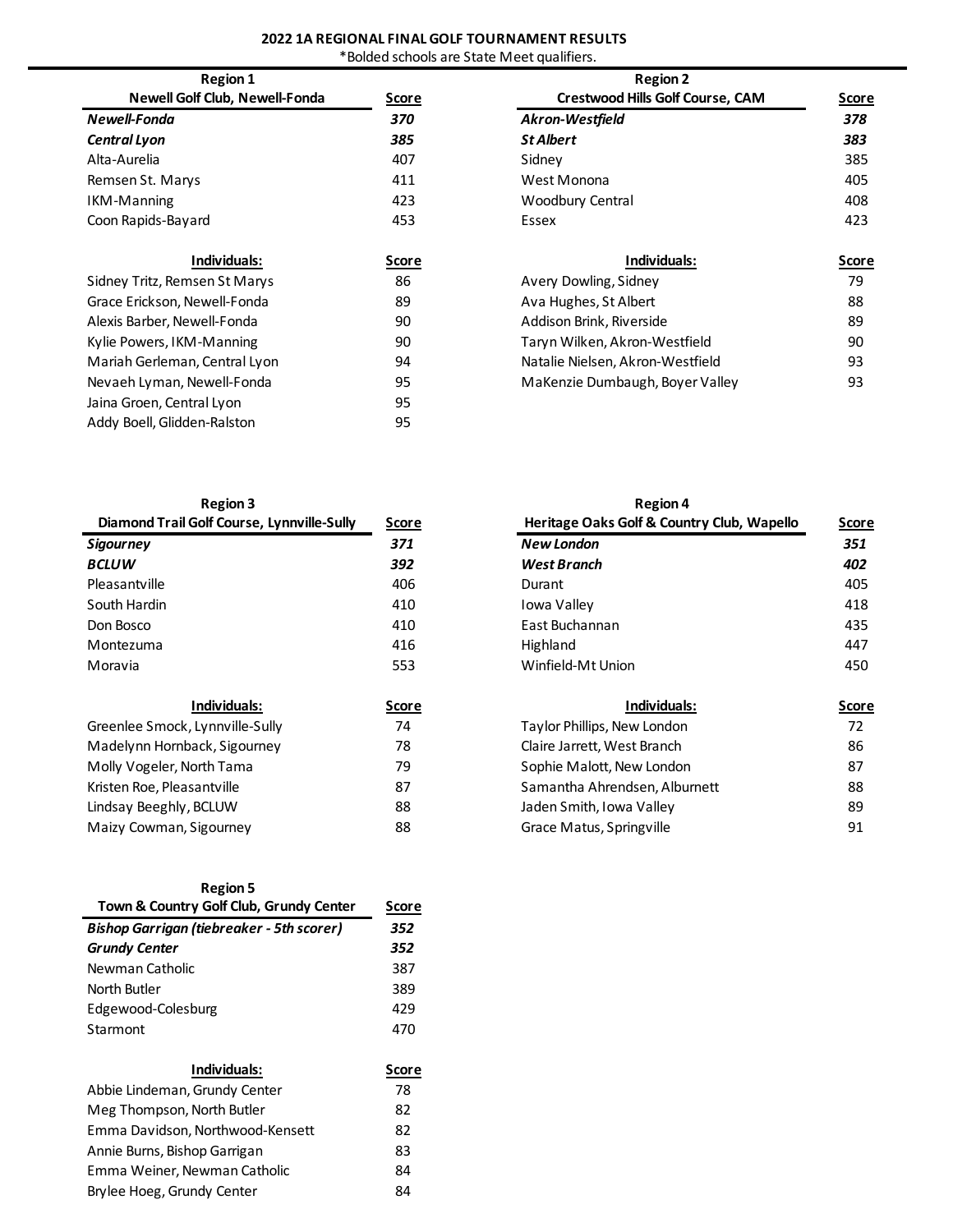#### **2022 2A REGIONAL FINAL GOLF TOURNAMENT RESULTS**

\*Bolded schools are State Meet qualifiers.

| <b>Region 1</b>                            |              | <b>Region 2</b>                     |              |
|--------------------------------------------|--------------|-------------------------------------|--------------|
| <b>Bear Creek Golf Course, Forest City</b> | <u>Score</u> | <b>Clarmond Country Club, C-G-D</b> | <b>Score</b> |
| <b>New Hampton</b>                         | 352          | Sumner-Fredericksburg               | 372          |
| <b>Garner Hayfield Ventura</b>             | 376          | <b>Dike-New Hartford</b>            | 378          |
| West Lyon                                  | 395          | Pocahontas Area                     | 399          |
| Spirit Lake                                | 410          | Okoboji                             | 412          |
|                                            |              | Oelwein                             | 412          |
| Individuals:                               | <b>Score</b> | Individuals:                        | <b>Score</b> |
| Lauren Nuss, New Hampton                   | 82           | Chloe Bolte, Sumner-Fredericksburg  | 74           |
| Madison DeJong, West Lyon                  | 84           | Molly Fereday, Columbus Catholic    | 78           |
| Sanja Noehl, New Hampton                   | 85           | Kendra Casey, Sioux Central         | 85           |
| Elsie Parriott, Spirit Lake                | 87           | Jillian Beuter, Dike-New Hartford   | 87           |
| Lydia Olson, New Hampton                   | 88           | Nicole Panbecker, Pocahontas Area   | 88           |
| Audrey Overgaard, GHV                      | 90           | Anna Syharath, Dike-New Hartford    | 88           |

| <b>Region 3</b>                 |              | <b>Region 4</b>                           |      |
|---------------------------------|--------------|-------------------------------------------|------|
| Nishna Hills Golf Club, Treynor | <u>Score</u> | Lincoln Valley Golf Course, West Marshall | Scor |
| <b>Roland-Story</b>             | 382          | Williamsburg                              | 365  |
| <b>Treynor</b>                  | 385          | <b>Van Meter</b>                          | 367  |
| MCAOCOU                         | 412          | West Marshall                             | 382  |
| Panorama                        | 455          | Woodward-Granger                          | 410  |

| Individuals:                  | Score | Individuals:                                 | Sco |
|-------------------------------|-------|----------------------------------------------|-----|
| Makenna Carlson, Roland-Story | 83    | Shae Bernhardt, Van Meter (1st - tiebreaker) | 84  |
| Brooklynn Currin, Treynor     | 86    | Teagan Schaefer, Williamsburg                | 84  |
| Madeline Lewis, Treynor       | 90    | Regan Bernhardt, Van Meter                   | 89  |
| Ellie Erickson, Roland-Story  | 91    | Jaisel Bott, Williamsburg                    | 89  |
| Cadence Koenigs, MVAOCOU      | 93    | Ella Meyer, West Marshall                    | 91  |
| Rylee Krayenhagen, OABCIG     | 95    | Miranda Deppe, South Hamilton                | 93  |

| Region 5 |  |
|----------|--|
|----------|--|

| West Liberty Golf & Country Club, West Liberty | Score |
|------------------------------------------------|-------|
| Anamosa                                        | 384   |
| Mid-Prairie                                    | 392   |
| Beckman Catholic                               | 407   |
| Denver                                         | 422   |
| Wilton                                         | 424   |
| Louisa-Muscatine                               | 435   |

#### **Individuals:**

| Olivia Hines, Mediapolis         | 91 |
|----------------------------------|----|
| Madeline Nemmers, Anamosa        | 92 |
| Cecilia Venenga, Anamosa         | 92 |
| Madi Davidson, Mid-Prairie       | 92 |
| Jaelyn Aitchison, Monticello     | 94 |
| Maddie Schmitz, Beckman Catholic | 95 |
| Shea Steffen, Beckman Catholic   | 95 |

| <b>Region 3</b>                 |              | <b>Region 4</b>                           |     |  |
|---------------------------------|--------------|-------------------------------------------|-----|--|
| Nishna Hills Golf Club, Treynor | <u>Score</u> | Lincoln Valley Golf Course, West Marshall |     |  |
| <b>Roland-Story</b>             | 382          | Williamsburg                              | 365 |  |
| <b>Treynor</b>                  | 385          | <b>Van Meter</b>                          | 367 |  |
| MCAOCOU                         | 412          | West Marshall                             | 382 |  |
| Panorama                        | 455          | Woodward-Granger                          | 410 |  |
|                                 |              | Albia                                     | 428 |  |
|                                 |              | South Hamilton                            | 440 |  |
|                                 |              |                                           |     |  |

| Individuals:                  | Score | Individuals:                                 |     |
|-------------------------------|-------|----------------------------------------------|-----|
| Makenna Carlson, Roland-Story | 83    | Shae Bernhardt, Van Meter (1st - tiebreaker) | -84 |
| Brooklynn Currin, Treynor     | 86    | Teagan Schaefer, Williamsburg                | 84  |
| Madeline Lewis, Treynor       | 90    | Regan Bernhardt, Van Meter                   | 89  |
| Ellie Erickson, Roland-Story  | 91    | Jaisel Bott, Williamsburg                    | 89  |
| Cadence Koenigs, MVAOCOU      | 93    | Ella Meyer, West Marshall                    | 91  |
| Rylee Krayenhagen, OABCIG     | 95    | Miranda Deppe, South Hamilton                | 93  |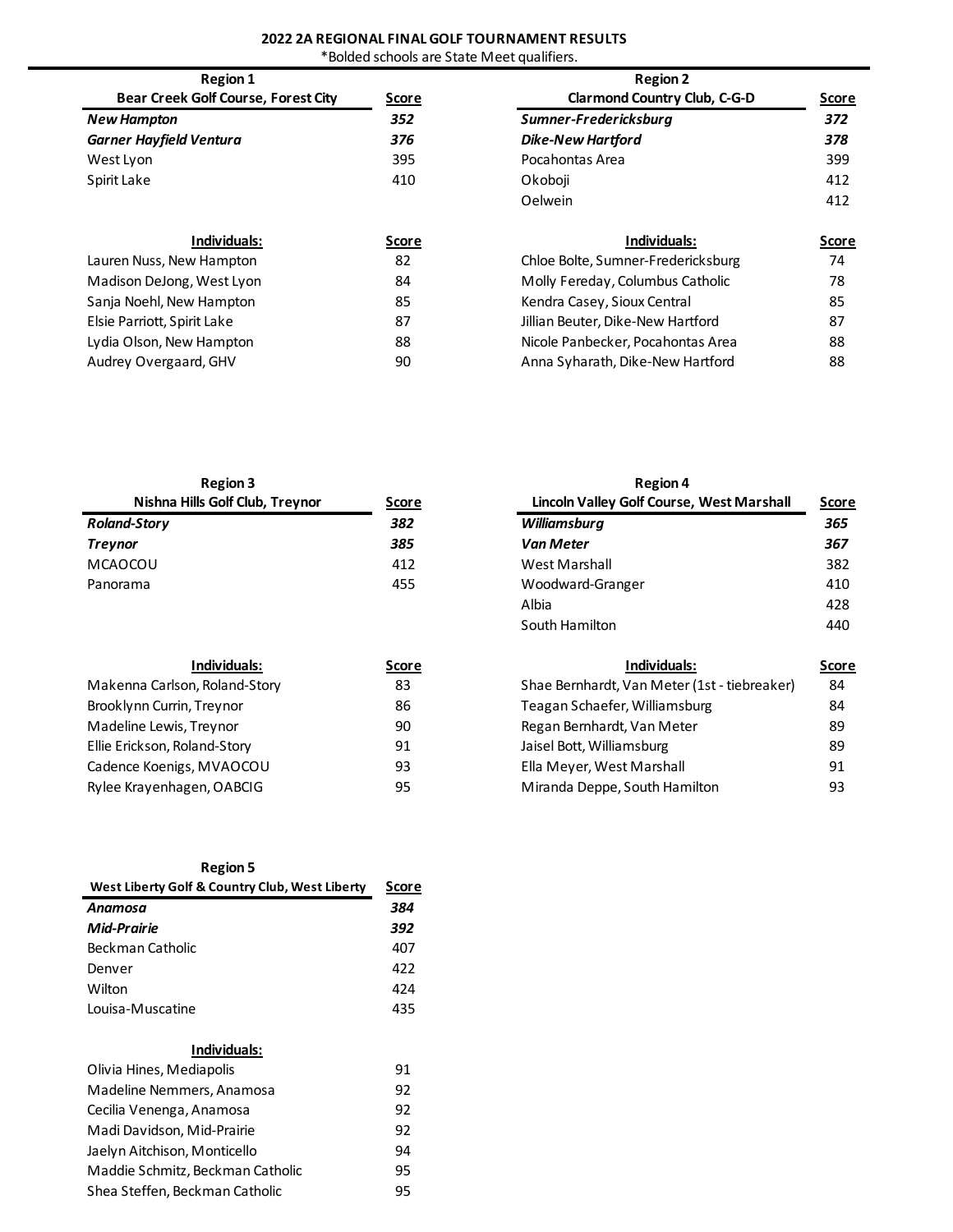# **2022 3A REGIONAL FINAL GOLF TOURNAMENT RESULTS**

| *Bolded schools are State Meet qualifiers. |  |  |
|--------------------------------------------|--|--|
|--------------------------------------------|--|--|

| <b>Region 1</b>                     |       | <b>Region 2</b>               |
|-------------------------------------|-------|-------------------------------|
| Majestic Hills Golf Course, Denison | Score | <b>Terrace Hills Golf Cou</b> |
| <b>Humboldt</b>                     | 387   | <b>Gilbert</b>                |
| <b>Sioux Center</b>                 | 400   | ADM                           |
| Bishop Heelan                       | 404   | <b>Newton</b>                 |
| Spencer                             | 405   | Nevada                        |
| Denison-Schleswig                   | 421   | Carroll                       |
| MOC-Floyd Valley                    | 422   | Winterset                     |
| LeMars                              | 428   | Creston                       |
| Atlantic                            | 432   | Ballard                       |
| Sergeant Bluff-Luton                | 453   | Perry                         |
| Harlan                              | 454   | North Polk                    |
| Storm Lake                          | 461   | Saydel                        |
| Glenwood                            | 473   | Bondurant-Farrar              |
|                                     |       |                               |

| Individuals:                 | Score |
|------------------------------|-------|
| Nora Carlson, Humboldt       | 80    |
| Danielle Hurt, LeMars        | 81    |
| Maureen McDermott, Spencer   | 84    |
| Anna Fenton, Bishop Heelan   | 89    |
| Noelle Hamand, Humboldt      | 93    |
| Meghan Bullock, Sioux Center | 93    |

| <b>Region 1</b>                     |              | <b>Region 2</b>                          |              |  |
|-------------------------------------|--------------|------------------------------------------|--------------|--|
| Majestic Hills Golf Course, Denison | <b>Score</b> | <b>Terrace Hills Golf Course, Saydel</b> | <b>Score</b> |  |
| Humboldt                            | 387          | <b>Gilbert</b>                           | 319          |  |
| Sioux Center                        | 400          | <b>ADM</b>                               | 366          |  |
| <b>Bishop Heelan</b>                | 404          | <b>Newton</b>                            | 367          |  |
| Spencer                             | 405          | Nevada                                   | 378          |  |
| Denison-Schleswig                   | 421          | Carroll                                  | 394          |  |
| MOC-Floyd Valley                    | 422          | Winterset                                | 394          |  |
| LeMars                              | 428          | Creston                                  | 402          |  |
| Atlantic                            | 432          | Ballard                                  | 416          |  |
| Sergeant Bluff-Luton                | 453          | Perry                                    | 417          |  |
| Harlan                              | 454          | North Polk                               | 435          |  |
| Storm Lake                          | 461          | Saydel                                   | 443          |  |
| Glenwood                            | 473          | Bondurant-Farrar                         | 447          |  |
|                                     |              |                                          |              |  |

| Individuals:                 | <u>Score</u> | Individuals:            | <u>Score</u> |  |
|------------------------------|--------------|-------------------------|--------------|--|
| Nora Carlson, Humboldt       | 80           | Eden Lohrbach, Gilbert  | 68           |  |
| Danielle Hurt, LeMars        | 81           | Rylee Heryford, Newton  | 70           |  |
| Maureen McDermott, Spencer   | 84           | Macy Underwood, Gilbert | 76           |  |
| Anna Fenton, Bishop Heelan   | 89           | Olivia Axmear, Nevada   | 79           |  |
| Noelle Hamand, Humboldt      | 93           | Haley Loonan, Gilbert   | 81           |  |
| Meghan Bullock, Sioux Center | 93           | Jaya West, Winterset    | 84           |  |
|                              |              |                         |              |  |

| <b>Region 3</b>                  |              | <b>Region 4</b>                                  |              |  |
|----------------------------------|--------------|--------------------------------------------------|--------------|--|
| Edmundson Golf Course, Oskaloosa | <b>Score</b> | <b>Veterans Memorial Golf Course, Clear Lake</b> | <b>Score</b> |  |
| <b>Washington</b>                | 361          | <b>Clear Lake</b>                                | 321          |  |
| Lisbon                           | 387          | <b>West Delaware</b>                             | 362          |  |
| Keokuk                           | 388          | Waverly-Shell Rock                               | 364          |  |
| Fairfield                        | 394          | Hampton-Dumont-CAL                               | 393          |  |
| Pella                            | 399          | Jowa Falls-Alden                                 | 409          |  |
| Clarke                           | 402          | Algona                                           | 410          |  |
| Oskaloosa                        | 425          | Independence                                     | 420          |  |
| Carlisle                         | 435          | Vinton-Schellsburg                               | 422          |  |
| Knoxville                        | 461          | Charles City                                     | 452          |  |
|                                  |              | Crestwood                                        | 463          |  |
|                                  |              | Decorah                                          | 532          |  |

| <u>Score</u> | Individuals:                            | Score |  |
|--------------|-----------------------------------------|-------|--|
| 81           | Meghan DeLong, Clear Lake               | 75    |  |
| 82           | Rebecca DeLong, Clear Lake              | 78    |  |
| 90           | Brenna Bodensteiner, Waverly-Shell Rock | 79    |  |
| 90           | Katie Casady, Webster City              | 79    |  |
| 92           | Mady Mummelthei, Waverly-Shell Rock     | 82    |  |
| 92           | Macey Holck, Clear Lake                 | 83    |  |
|              |                                         |       |  |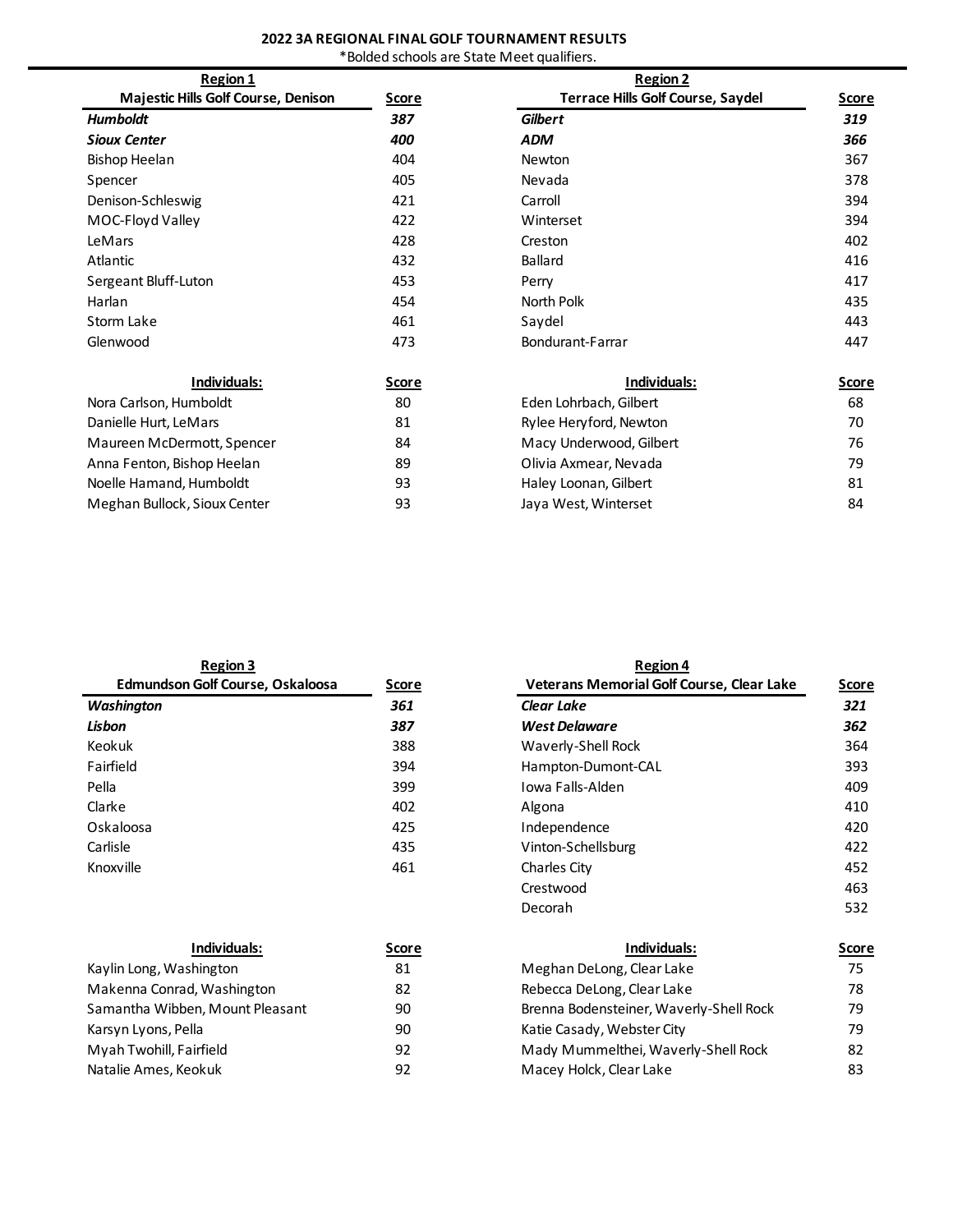| Region 5                  |       |
|---------------------------|-------|
| Brown Deer Golf Club, CCA | Score |
| Wahlert Catholic          | 371   |
| Solon                     | 382   |
| Central DeWitt            | 383   |
| Clear Creek Amana         | 397   |
| Xavier                    | 405   |
| <b>Benton</b>             | 413   |
| Grinnell                  | 414   |
| Marion                    | 416   |
| Center Point-Urbana       | 426   |
| Assumption                | 439   |
| South Tama                | 486   |
| Maguoketa                 | 569   |
|                           |       |

| Individuals:                      | Score |
|-----------------------------------|-------|
| Meera Julka, Xavier               | 79    |
| Anna Hurning, Central DeWitt      | 86    |
| Taylor Dee, Solon                 | 87    |
| Katelyn Vaassen, Wahlert Catholic | 87    |
| Ava Kalb, Wahlert Catholic        | 89    |
| Molly Riley, Assumption           | 92    |
| Camryn Keith, Solon               | 92    |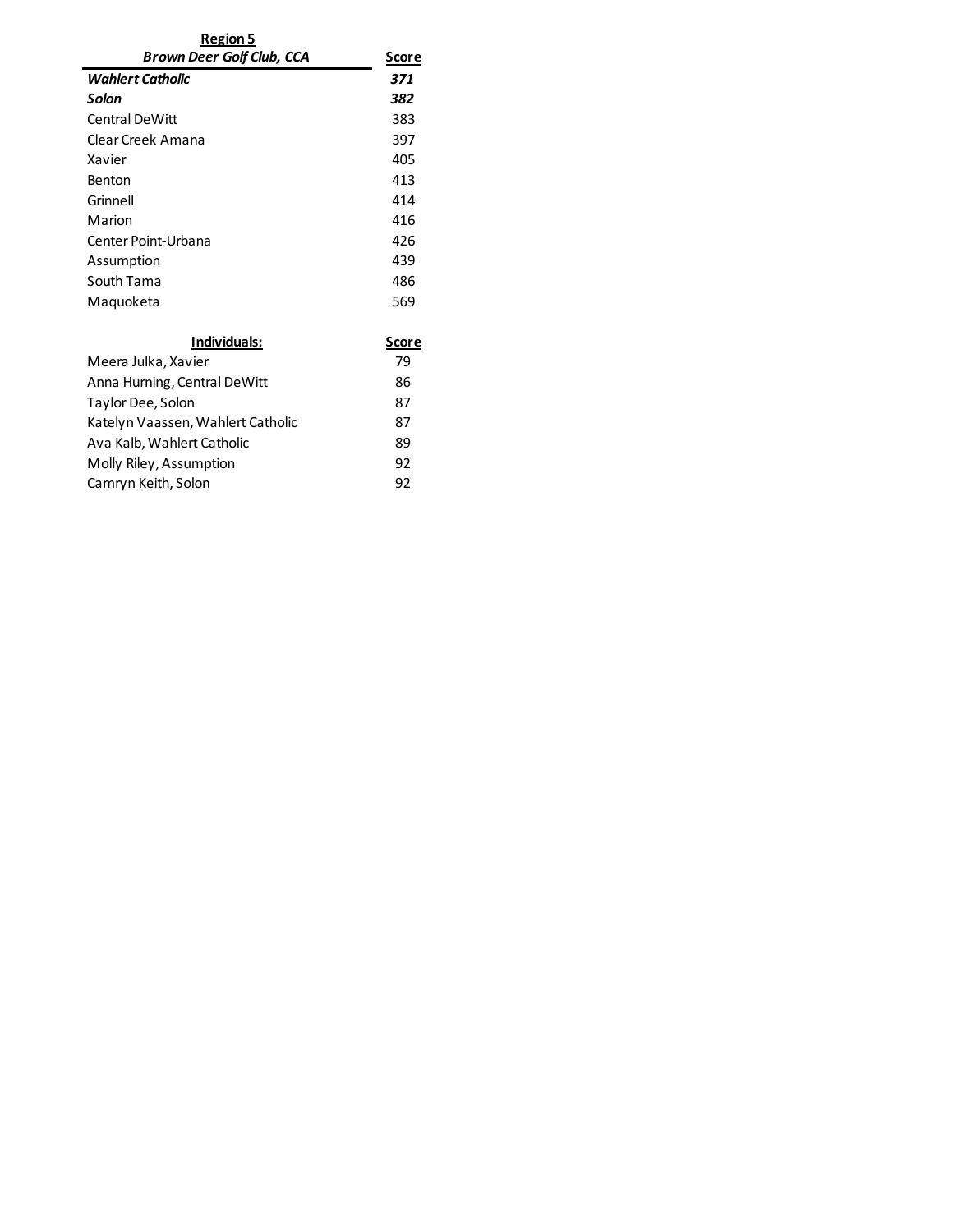# **2022 4A REGIONAL FINAL GOLF TOURNAMENT RESULTS**

|  |  |  |  |  | *Bolded schools are State Meet qualifiers. |
|--|--|--|--|--|--------------------------------------------|
|--|--|--|--|--|--------------------------------------------|

| <b>Region 1</b>                  |       | <b>Region 2</b>                |
|----------------------------------|-------|--------------------------------|
| <b>Veenker Golf Course, Ames</b> | Score | <b>Willow Creek Golf Cours</b> |
| <b>Ankeny Centennial</b>         | 377   | Valley                         |
| <b>Waukee Northwest</b>          | 384   | <b>Southeast Polk</b>          |
| Ames                             | 402   | Waukee                         |
| Dallas Center-Grimes             | 411   | Ankeny                         |
| Sioux City East                  | 442   | Johnston                       |
| Sioux City North                 | 465   | Indianola                      |
| Fort Dodge                       | 480   | Norwalk                        |
| Mason City                       | 487   | Ottumwa                        |
| Sioux City West                  | 500   | Des Moines Lincoln             |
| Des Moines Roosevelt             | 546   |                                |

| Individuals:                        | <b>Score</b> |
|-------------------------------------|--------------|
| Hannah Pettitt, Waukee Northwest    | 82           |
| Payton Drefke, Ankeny Centennial    | 88           |
| Kaylin Petrak, Dallas Center-Grimes | 89           |
| Elizabeth Duncan, Ames              | 90           |
| Emerson Motl, Ames                  | 91           |
| Kaitlyn Ault, Ankeny Centennial     | 92           |
|                                     |              |

### **Region 3 Region 4**

| <b>Elmwood Country Club, Marshalltown</b> | Score |
|-------------------------------------------|-------|
| Marshalltown                              | 342   |
| Linn-Mar                                  | 370   |
| Prairie                                   | 384   |
| Dowling Catholic                          | 399   |
| Iowa City High                            | 423   |
| Urbandale                                 | 425   |
| Des Moines Fast                           | 470   |
| Lewis Central                             | 486   |
| Council Bluffs Lincoln                    | 542   |

| Individuals:                 | Score |
|------------------------------|-------|
| Amber Henson, Marshalltown   | 75    |
| Addie Berg, Prairie          | 76    |
| Morgan Rupp, Linn-Mar        | 85    |
| Norah Wilson, Marshalltown   | 88    |
| Natalie Hensen, Marshalltown | 88    |
| Ava Kline, Linn-Mar          | 89    |
| Emma Christiansen, Urbandale | 89    |

**Region 5**

| <b>Glynns Creek Golf Course, North Scott</b> | <b>Score</b> |                                  |     |
|----------------------------------------------|--------------|----------------------------------|-----|
| <b>Pleasant Valley</b>                       | 318          |                                  |     |
| <b>Bettendorf</b>                            | 326          |                                  |     |
| North Scott                                  | 386          |                                  |     |
| Dubuque Senior                               | 391          | Individuals:                     | Sco |
| Davenport West                               | 399          | Shannyn Vogler, Bettendorf       | 67  |
| <b>Burlington</b>                            | 404          | Maura Peters, Pleasant Valley    | 73  |
| Davenport North                              | 417          | Erika Holmberg, Pleasant Valley  | 75  |
| Davenport Central                            | 446          | Lauren Briggs, Burlington        | 78  |
| Clinton                                      | 493          | Sarah Giese, Bettendorf          | 83  |
| Muscatine                                    | 512          | Elizabeth McVey, Pleasant Valley | 84  |

| <b>Region 1</b>                  |       | <b>Region 2</b>                             |       |  |
|----------------------------------|-------|---------------------------------------------|-------|--|
| <b>Veenker Golf Course, Ames</b> | Score | <b>Willow Creek Golf Course, WDM Valley</b> | Score |  |
| Ankeny Centennial                | 377   | Valley                                      | 306   |  |
| <b>Waukee Northwest</b>          | 384   | <b>Southeast Polk</b>                       | 351   |  |
| Ames                             | 402   | Waukee                                      | 373   |  |
| <b>Dallas Center-Grimes</b>      | 411   | Ankeny                                      | 380   |  |
| Sioux City East                  | 442   | Johnston                                    | 380   |  |
| Sioux City North                 | 465   | Indianola                                   | 396   |  |
| Fort Dodge                       | 480   | Norwalk                                     | 429   |  |
| Mason City                       | 487   | Ottumwa                                     | 432   |  |
| Sioux City West                  | 500   | Des Moines Lincoln                          | 519   |  |

| Individuals:                        | Score | Individuals:                             | Score |
|-------------------------------------|-------|------------------------------------------|-------|
| Hannah Pettitt, Waukee Northwest    | 82    | Kayla Moline, Valley (1st - tiebreaker)  | 75    |
| Payton Drefke, Ankeny Centennial    | 88    | Hallie Yates, Valley (2nd - tiebreaker)  | 75    |
| Kaylin Petrak, Dallas Center-Grimes | 89    | Saffire Sayre, Valley (3rd - tiebreaker) | 75    |
| Elizabeth Duncan, Ames              | 90    | Shanel Sayre, Valley                     | 81    |
| Emerson Motl, Ames                  | 91    | Ansley Adams, Waukee                     | 85    |
| Kaitlyn Ault, Ankeny Centennial     | 92    | Rylin Davidson, SE Polk                  | 86    |
|                                     |       | Olivia Prunty, SE Polk                   | 86    |

| <b>Region 3</b>                           |              | <b>Region 4</b>                       |       |
|-------------------------------------------|--------------|---------------------------------------|-------|
| <b>Elmwood Country Club, Marshalltown</b> | <u>Score</u> | Irv Warren Golf Course, Waterloo West | Score |
| Marshalltown                              | 342          | <b>Western Dubuque</b>                | 335   |
| Linn-Mar                                  | 370          | <b>Cedar Falls</b>                    | 340   |
| Prairie                                   | 384          | Cedar Rapids Washington               | 360   |
| Dowling Catholic                          | 399          | Iowa City Liberty                     | 379   |
| Iowa City High                            | 423          | Dubuque Hempstead                     | 389   |
| Urbandale                                 | 425          | Cedar Rapids Jefferson                | 417   |
| Des Moines East                           | 470          | Iowa City West                        | 417   |
| Lewis Central                             | 486          | Waterloo West                         | 417   |
| Council Bluffs Lincoln                    | 542          | Cedar Rapids Kennedy                  | 418   |
|                                           |              | Waterloo East                         | 552   |
| Individuals:                              | <b>Score</b> | Individuals:                          | Score |
| Amber Henson, Marshalltown                | 75           | Isabella Pettersen, Iowa City Liberty | 70    |
| Addie Berg, Prairie                       | 76           | Molly Ratchford, Cedar Falls          | 78    |
| Morgan Rupp, Linn-Mar                     | 85           | Jane Petersen, CR Washington          | 79    |
| Norah Wilson, Marshalltown                | 88           | McKenna Stakis, Western Dubuque       | 80    |
| Natalie Hensen, Marshalltown              | 88           | Leigha Pacha, Iowa City West          | 81    |
|                                           |              |                                       |       |

Marley Richter, Cedar Falls 82 Gabby Fagerlind, Western Dubuque 82

| Dubuque Senior    | 391 | Individuals:                     | <b>Score</b> |
|-------------------|-----|----------------------------------|--------------|
| Davenport West    | 399 | Shannyn Vogler, Bettendorf       | 67           |
| <b>Burlington</b> | 404 | Maura Peters, Pleasant Valley    | 73           |
| Davenport North   | 417 | Erika Holmberg, Pleasant Valley  | 75           |
| Davenport Central | 446 | Lauren Briggs, Burlington        | 78           |
| Clinton           | 493 | Sarah Giese, Bettendorf          | 83           |
| Muscatine         | 512 | Elizabeth McVey, Pleasant Valley | 84           |